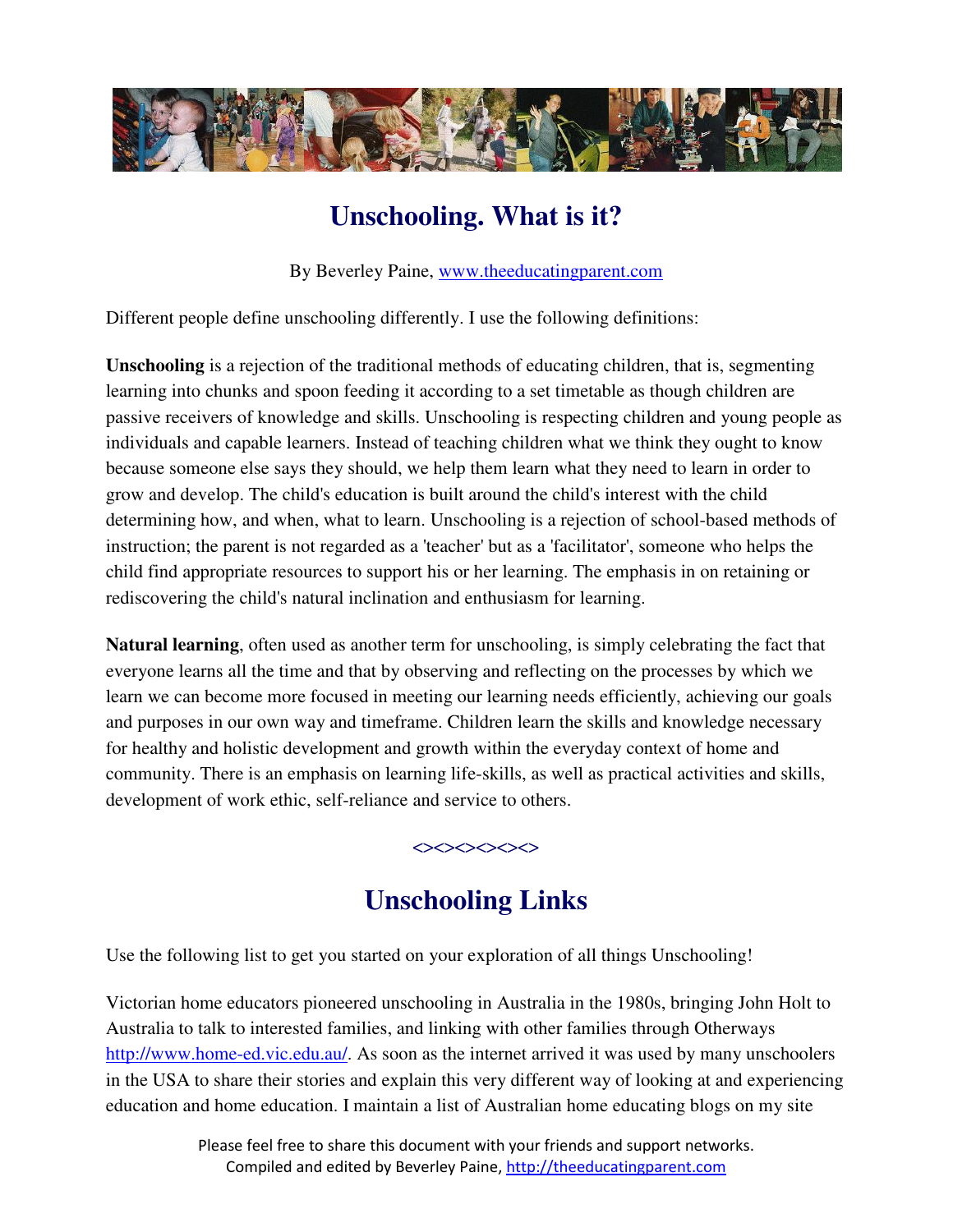http://theeducatingparent.com/directory/categories/australianblogs.html: please email me contact@beverleypaine.com if you wish to add your blog to be added to the list.

The following sites are but a few of the thousands of unschooling sites, blogs and online groups available. If a link no longer works, cut and paste the name of it into your search engine.

- Beverley Paine's Unschool Australia site is now integrated into her The Educating Parent website. See the growing list of articles on unschooling and natural learning here: http://theeducatingparent.com/sitemap.html#unschooling, and http://theeducatingparent.com/sitemap.html#naturallearning
- Wendy Priesnitz has been writing about life learning for over three decades definitely subscribe to Life Learning Magazine as it is the best e-zine on natural learning and unschooling available! http://www.lifelearningmagazine.com/index.htm
- Idzie was unschooled and her very popular blog is a must visit: http://yes-i-canwrite.blogspot.com.au/p/new-to-this-blog-new-to-unschooling.html
- Unschooling.com is the home of the USA based Home Education Magazine http://unschooling.com, founded by Mark and Helen Hegener in 1984 and now edited and produced by Barb Lundgren, originator of the Rethinking Everything conferences and online community http://rethinkingeverything.com.
- A description by Earl Stevens on Jan Hunt's awesome Natural Child website while there have a wander around: http://www.naturalchild.org/guest/earl\_stevens.html
- Pat Farenga was a personal friend to John Holt and helped produce Growing Without Schooling with him. He now manages the GWS site: http://www.holtgws.com/whatisunschoolin.html. The entire collection of Growing Without School, the unschooling magazine started by John Holt can be read at http://www.holtgws.com/gwsarch ives.html
- Zenhabits' Leo Babauta's take on unschooling: http://zenhabits.net/unschool/
- Taking Children Seriously is well known to many unschoolers: it is THE attachment parenting and non-coercive learning page on the internet! Offers a background into the parenting and educational philosophy behind radical unschooling. http://www.takingchildrenseriously.com/
- An awesome collection of definitions and descriptions of unschooling from many practicing unschoolers on Sandra Dodd's popular site http://sandradodd.com/unschool/definition.html. Sandra's site also includes some definitions of 'radical' unschooling http://sandradodd.com/unschool/radical. Find Sandra's 'office' on this page http://sandradodd.com/unschooling
- Joyfully Rejoicing is a very thorough and much loved site on unschooling by Joyce Fetterrol http://joyfullyrejoycing.com/unschooling/unschoolingphilosophy.html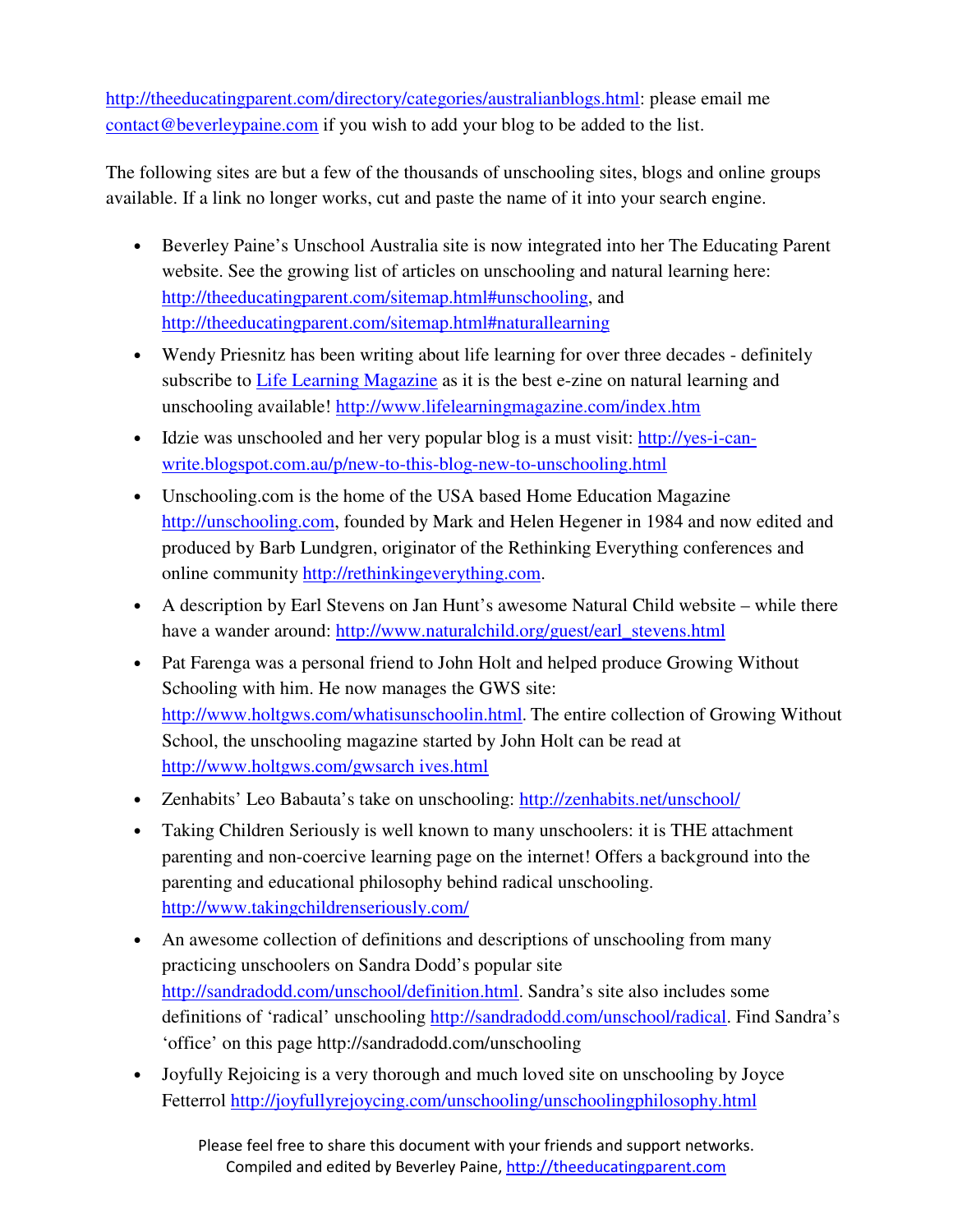- Why Unschool is a site by two adult unschooled siblings http://whyunschool.info/
- Pam Laricchia's Playground delves into all areas unschooling http://www.livingjoyfully.ca/
- Unschooling Info and Connections Australia http://www.unschooling.com.au
- Christian Unschooling http://www.christianunschooling.com/
- USA unschooler Dayna Martin's popular radical unschooling site http://daynamartin.com/
- One of the oldest and most informative home educating sites on the internet Ann Zeise's A2Z Home's Cool contains useful links on her unschooling page http://a2zhomeschooling.com/methods/homeschooling\_methods/unschooling\_home\_schoo  $\frac{1}{2}$
- Unschooling is not Child-Let Learning by Pam Sorooshian, a regular writer for Sandra Dodd's Always Learning support group: http://learninghappens.wordpress.com/2011/09/24/unschooling-is-not-child-ledlearning/#comment-141
- The Parental Intelligence, an Australian eNewsletter collated pertinent articles every month with an unschooling flavour, read the back issues online http://www.parentalintelligence.com/.
- Camp With Wings is a popular unschooling camp for teenagers run by Janine Banks and home educated young adults: http://campwithwings.org/. It is modeled on The Not Back to School Camp, an idea originally created by Grace Llewellyn author of the educationexpanding *The Teenage Liberation Handbook,* http://www.nbtsc.org/.
- http://www.lds-ohea.org/natural/index.htm USA author Amy Bell's natural learning page
- John Taylor Gatto http://johntaylorgatto.com/ links to his essays and articles thought provoking stuff

#### $\Leftrightarrow$

## **Unschooling Books**

Please email Beverley contact@beverleypaine.com to add your favourite unschooling and natural learning books and eBooks to this list.

**Reviews wanted!** If you have read any of these books, can you spare a few minutes to write a brief (or lengthy!) review to share with others on http://theeducatingparent.com to give them idea about what the book has to offer them. Thank you.

- How Children Fail, John Holt
- How Children Learn, John Holt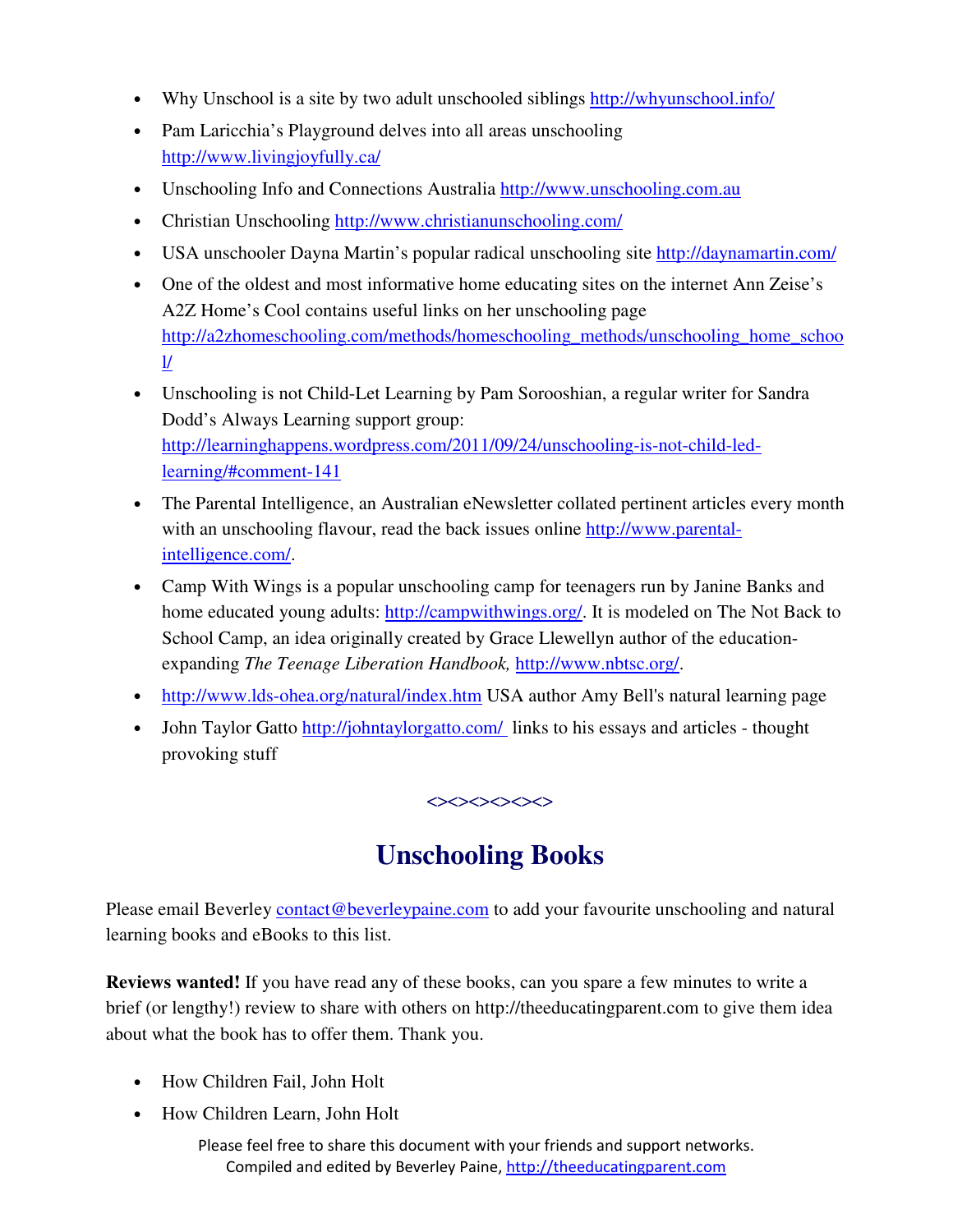- Learning in the Absence of Education, Beverley Paine
- Natural Learning (booklet), Beverley Paine
- Natural Learning Answers, Beverley Paine
- Free Range Learning, Laura Weldon
- Moving a Puddle, Sandra Dodd
- Natural Born Learners: Unschooling and Autonomy in Education, Beatrice Ekwa Ekoko
- And the Skylark Sings to Me: Adventures in Homeschooling and Community-Based Education, David H Albert
- How Children Learn at Home, Alan Thomas
- Guerilla Learning, Amy Silver and Grace Llewellyn
- The Unschooling Unmanual, Jan Hunt and Nanda Van Gestel
- Challenging Assumptions in Education, Wendy Priesnitz
- Free Range Education How Home Education Works, Terri Dowty
- The Unprocessed Child, Living Without School, Valerie Fitzenreiter
- Bound to be Free, Jan Fortune Wood
- Educating Children At Home, Alan Thomas
- Those Unschooled Minds, Julie Webb
- Doing it their way, Jan Fortune Wood
- Big Book of Unschooling, Sandra Dodd
- Radical Unschooling a Revolution has Begun, Dayna Martin
- Fortune Wood, Jan. With Consent: parenting for all to win
- The Continuum Concept, Jean Leidloff
- Free to Learn: Five ideas for a joyful unschooling life, Pam Laricchia
- Real Lives: Eleven Teenagers Who Don't Go to School, Grace Llewellyn
- The Teenage Liberation Handbook: How to Quit School and Get a Real Life and Education, Grace Llewellyn
- Unconditional Parenting, Alfie Kohn,
- The Unschooled Mind, Howard Gardner.
- The Natural Child, Jan Hunt
- Instead of Education, John Holt
- Free to Live, by Pam Laricchia
- Dumbing Us Down: The Hidden Curriculum of Compulsory Schooling, John Taylor Gatto
- Live Love Learn, Csilla Tottszer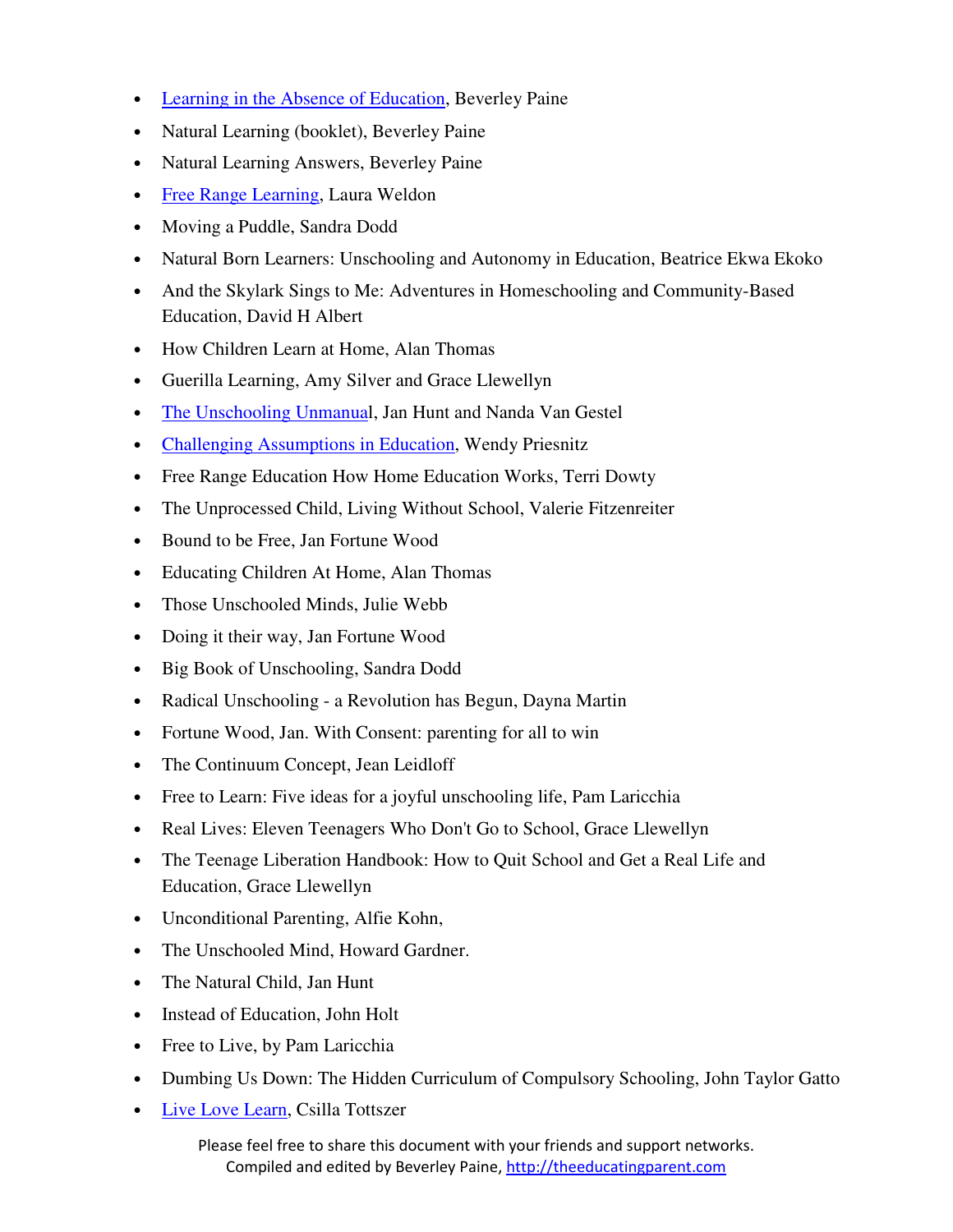- Homeschooling and the Voyage of Self-Discovery: A Journey of Original Seeking, David H Albert
- Homeschooling For Excellence, David and Micki Colfax
- Parenting a Free Child an Unschooled Life, Rue Kream
- Beyond Schooling : Building Communities Where Learning Really Matters, Gatto, John Taylor & Hamza Yusuf Hanson.
- Unschooling, Sara McGrath
- The Unschooling Handbook: How to Use the Whole World as Your Child's Classroom, Griffith, Mary
- The Day I Became an Autodidact: And the Advice, Adventures, and Acrimonies That Befell Me Thereafter, Hailey, Kendall
- Self University, Hayes, Charles D
- Deschooling Our Lives, Hern, Matt
- Magical Child, J Chilton Pearce
- Escape from Childhood; the needs and rights of children, John Holt
- Learning All the Time, John Holt
- Honey for a Child's Heart, Hunt, Gladys
- Deschooling Society, Ilich, Ivan
- Better than College, Blake Boles
- Trust the Children, Kealoha, Anna
- Free to Learn, Peter Gray
- Never Too Late, John Holt
- Weapons of Mass Instruction, John Taylor Gatto
- Gifted Education Comes Home: A Case for Self-Directed Homeschooling, Rivero, Lisa
- Unschooling Rules, Clark Aldridge
- Punished By Rewards, Alfie Kohn
- No Contest, Alfie Kohn
- I Learn Better by Teaching Myself, Leistico, Agnes.
- For the Children's Sake, Sheffer, Susannah
- A Life Worth Living : The Selected Letters of John Holt, Sheffer, Susannah.
- The Simplicity of Homeschooling: Discover the Freedom of Learning Through Living, Goodchild, Vicki and Goodchild, Jack.
- Summerhill, a New View of Childhood, AS Neill
- Please feel free to share this document with your friends and support networks. Compiled and edited by Beverley Paine, http://theeducatingparent.com • Leistico, Agnes. Still Teaching Ourselves